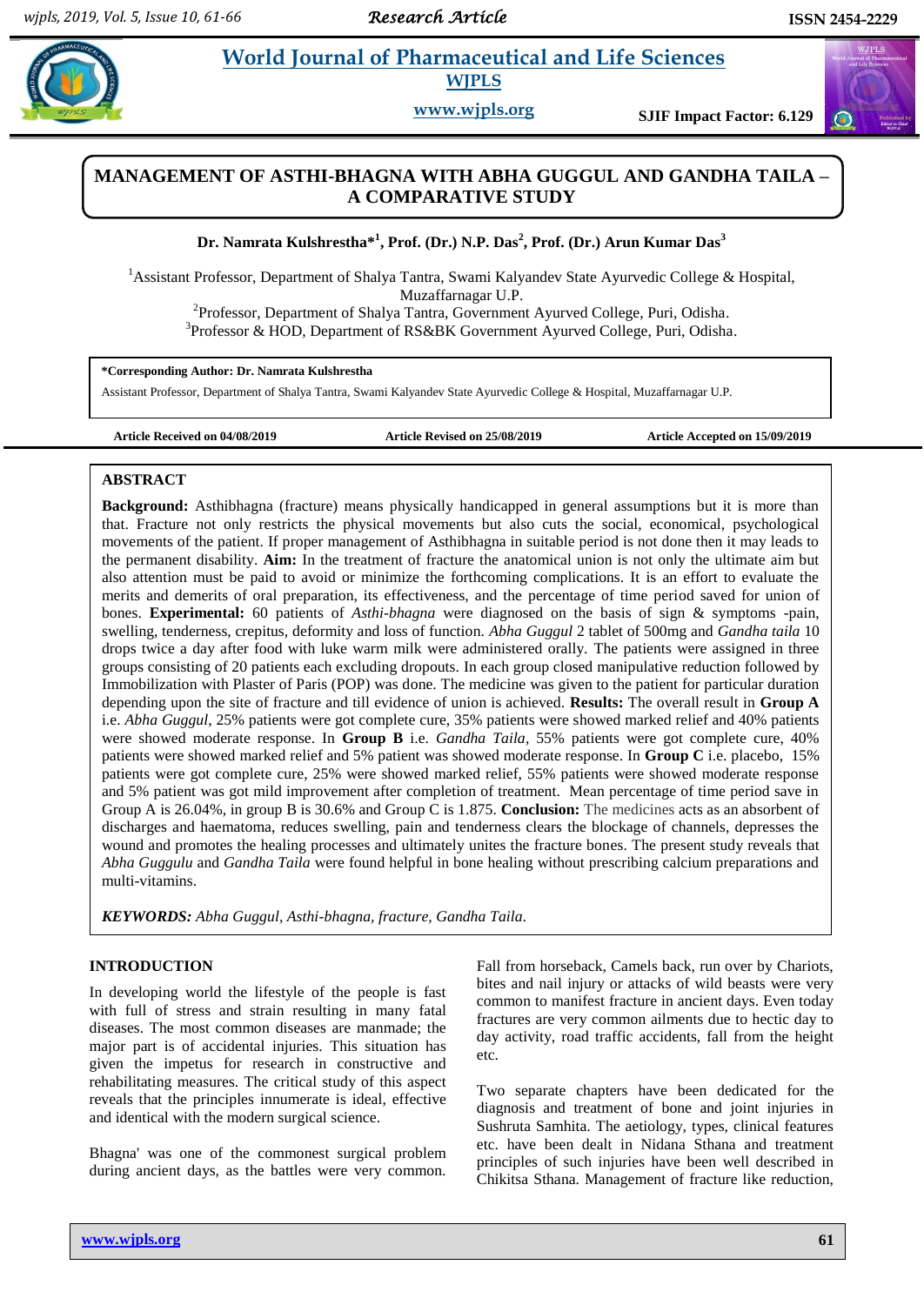immobilization, and rehabilitation with use of local, parental and oral medicaments has also been advocated for various complicated and uncomplicated cases. Till today, fractures have been the cause of a great challenge to the orthopaedic surgeons in terms of principles of treatment and techniques.

Fracture is a structural break in the normal continuity of a bone. Clinical features of fracture are pain, swelling, deformity, ecchymosis, loss of function, tenderness, abnormal movements, etc. Principal of management of fracture includes pain management, reduction, immobilization and rehabilitation. Sushruta has been described the same principal like Anchhana (Traction), Peedana (Counter traction) Sankshepana (Correction of deformity) and Bandhana (Immobilisation) for Bhagna.

Apart from this many herbo-organic drugs are prescribed for early healing of fracture. For fracture management, reduction and immobilization are universally required and are to be done according to prescribed standard parameters. In the treatment of fracture the anatomical union is not only the ultimate aim but also attention must be paid to avoid or minimize the forthcoming complications. For this purpose, indigenous drugs are under continuous scrutiny by the scientists for their better effect in treating fractures. As per review, the interest and curiosity of maximum research scholars have been confined to the oral use of various indigenous drugs and local applications for fracture healing agents.

The importance of the subject and its necessity to explore the exact mode of action has given an impetus to carry out a full-fledged scientific study. The proposed study is performed with some herbal drugs and their effects were evaluated with the help of clinical study and laboratory investigations. Hence, the present study entitled '**Management of Asthi-Bhagna with Abha Guggul and Gandha Taila – A comparative study'** is carried out to find the efficacy of Abha Guggul and Gandha Taila on patients of Asthi-Bhagna.

**Aims & Objectives** - The objectives of the study are to explore the complete Ayurvedic literature with special reference to Asthi and Kanda Bhagna along with fractures. To study Ayurvedic and Modern management of fractures; and to prove the efficacy of Ayurvedic line of treatment in fracture management.

**Source of Data -** The patients attending the OPD & IPD of Gopabandhu Ayurved Mahavidyalaya and Hospital, Puri, Odisha and from other referral hospital were selected for research study.

## **Inclusion Criteria**

 Patients with classical features of Asthi-Bhagna i.e. Vedana (Pain), Svayathu (Swelling), Sparsha Asahyata (Tenderness), Avapidyamane shabda (Crepitus), Vivartanam (Deformity) and Karmahani

(Loss of function) explained in texts were subjected for this study.

- Patients with age group of 18-50 years.
- Simple fractures (Avrana Bhagna) free from complications.
- Stable fractures i.e. fractures in which alignment of the bony ends can be maintained without internal fixation.

## **Exclusion Criteria**

- Open or compound fractures
- Patients with uncontrolled metabolic and other systemic disorders like diabetes mellitus, hypertension, tuberculosis, malignancy, senile osteoporosis, hyperparathyroidism, Paget's disease, bony cyst.
- Pathological fractures, stress or fatigue fracture and complicated fractures.
- Fracture required Open Reduction Internal Fixation (ORIF).

## **Diagnostic Criteria**

An elaborate patient case format incorporating the points of history (age, amount and nature of violence, pain, loss of function, deformity or swelling) and physical examination was prepared. It mainly emphasized on signs and symptoms of Asthi-Bhagna (Fracture).

## **Local Examinations**

**Inspection –** Abnormal swelling, deformity, attitude, shortening of limb, over lying skin.

**Palpation –** Tenderness, bony irregularity, abnormal movements, crepitus, pain elicited by manipulation from a distance, absence of transmitted movements.

**Measurement –** Longitudinal, circumference of the limb **Movements –** Both active and passive movements were tested.

## **Investigations –**

**Laboratory Investigations –** Hb%, TLC, DLC, Blood sugar, LFT, Serum calcium, Urine (Routine & microscopic) examinations were done to rule out other pathological conditions.

**Radiological Investigations –** X-ray of the affected part. The X-ray of affected part was taken before application of POP and completion of treatment to assess the union of fracture.

## **Research Design**

It is an observational clinical study. Total 60 patients were registered and selected for the study after getting voluntary consent. The patients were assigned in three groups consisting of 20 patients each excluding dropouts with pre, mid and post test study design.

# **Intervention**

## **Group A –** Abha Guggul

**Dose –** 2 tablets of 500mg orally twice a day after food with luke warm milk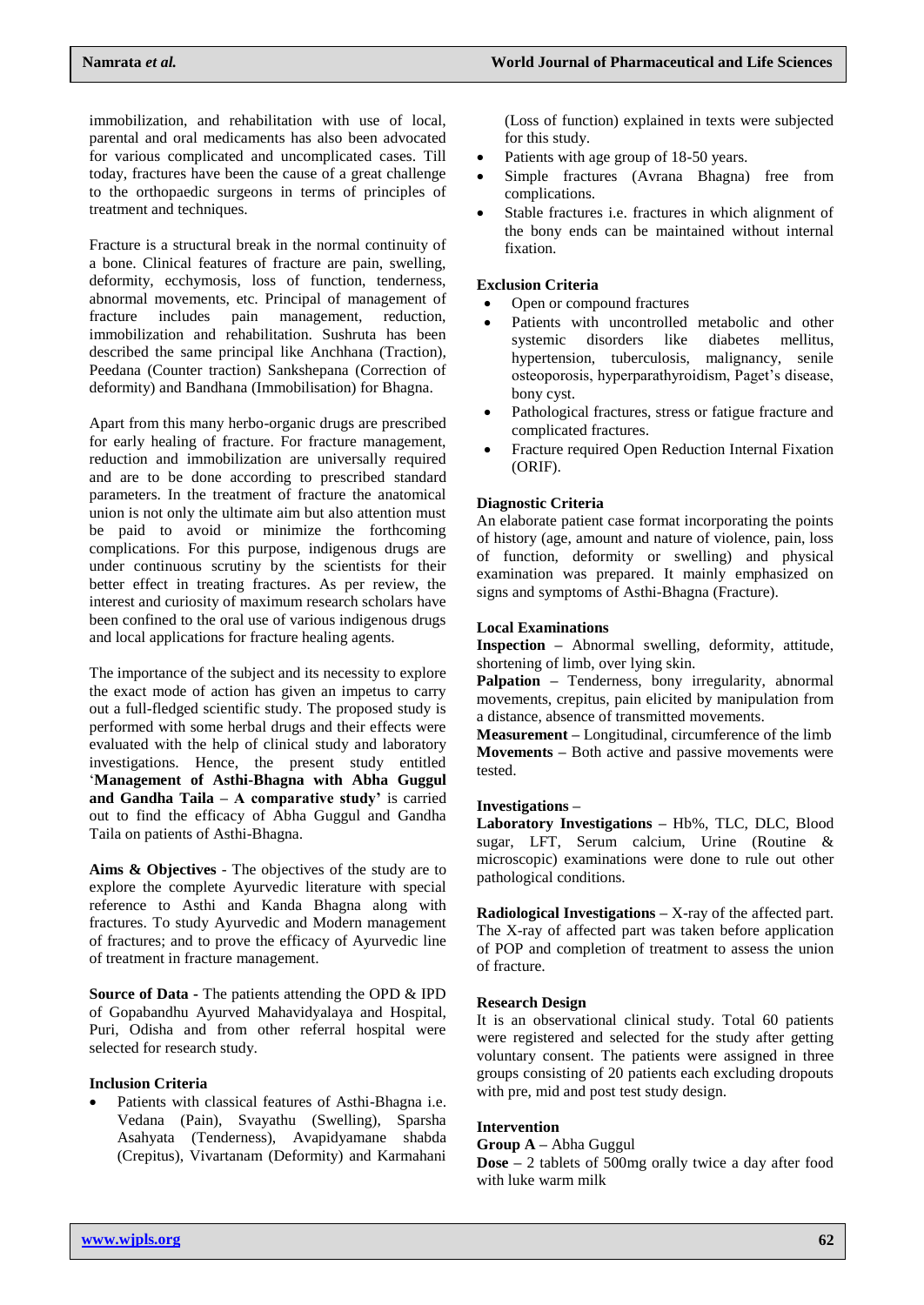**Group B –** Gandha Taila

**Dose –** 10 drops orally twice a day after food with luke warm milk

**Group C –** Placebo treatment was given.

In each group closed manipulative reduction followed by Immobilization with Plaster of Paris (POP) was done.

The medicine was given to the patient for particular duration depending upon the site of fracture (for example – in Colle's fracture upto 4 weeks, radius-ulna fracture up to 6-8 weeks tibia-fibula shaft fracture upto 8-12 weeks) and till evidence of union is achieved.

## **Selection of Drug**

**1. Abha Guggul (***Chakradutta (Bhagna), Bharat Bhaishajya Ratnakar Vol.1 Page No.402***) -** Abha Guggul has antiinflammatory, analgesic, ante-osteroporotic, antiarthritis, bone healing and bioenhancer properties. It reduces inflammation, pain and swelling of the affected area.

**2. Gandha taila** (*Sushrut Bhagna Chikitsa Adhyaya 3/60-61*) - Gandha taila is used in treatment of arthritis, fractured bones and weak bones.

## **Criteria for Assessment**

- The assessment was made before, during and after the treatment on scoring of cardinal signs and symptoms. Pain is a subjective criterion and observed weekly in all patients, while tenderness, swelling, loss of function, deformity and crepitus were assessed after completion of treatment. POP cast was applied on the fractured part, so weekly assessment of these signs and symptoms were not possible except pain.
- Scoring pattern was developed according to severity of symptoms.
- Results are analyzed statistically as per the assessment chart.

The grading of Vedana (Pain), Svayathu (Swelling), Sparsha Asahyata (Tenderness), Avapidyamane shabda (Crepitus), Vivartanam (Deformity) and Karmahani (Loss of function) with a full score of 3 for Severe, 2 for moderate, 1 for mild and a score of 0 for normal/No symptom.

## **Signs and Symptoms**

**Vedana (Pain) –** This subjective symptom was graded according to the severity of the pain which affect working capacity of individuals.

- 0- No Pain
- 1- Mild Pain but no difficulty in working
- 2- Moderate pain severe difficulty in working
- 3- Severe pain and working not possible

**Svayathu (Swelling) –** Swelling was measured by measuring tape on affected part and compared with the normal parts.

0- No swelling

1- Mild swelling, girth increased upto to 2 cm as compared to normal side

2- Moderate swelling, girth increased 2-6 cm

3- Severe swelling, girth increased more than 6 cm

**Sparsha Asahyata (Tenderness) –** Tenderness was assessed by touching and applying pressure in minimal intensity and observing facial expressions of the patients. 0- No tenderness

1- Mild tenderness – tenderness elicited on greater pressure

2- Moderate tenderness – Winces and withdraws the affected part

3- Severe tenderness – Does not allow touching the affected part

## **Avapidyamane shabda (Crepitus)**

0- No crepitus

- 1- Palpable crepitus
- 2- Audible crepitus
- 3- Severe crepitus

**Vivartanam (Deformity) –** Deformity was diagnosed by comparing the affected side with normal side.

- 0- No deformity
- 1- Deformity seen but bones are not displaced

2- Bones are displaced but shape of the bone & joint are normal

3- Total loss of joint shape & bone's position

**Karmahani (Loss of function) –** Patients were asked for movement of affected part and was observed their proper functions or for movements.

- 0- Normal function
- 1- Mild pain during movement
- 2- Moderate pain during movement
- 3- Severe pain and total loss of function

## **Overall Assessment of total effect**

The total effect of therapy was assessed as;

## **Result Percentage**

| Complete Cured    |   | 100%                |
|-------------------|---|---------------------|
| Marked Relief     |   | $>75\%$ to $<100\%$ |
| Moderate Response |   | $>50$ to 75%        |
| Mild Improvement  |   | $>25\%$ to 50%      |
| Unchanged         | ۰ | Up to $25%$         |
|                   |   |                     |

## **OBSERVATIONS**

45% patients belong to the age group between 41-50 years followed by 36.67% in 31-40 years and 18.33% in 18-30 years. 61.67% patients were male and 38.33% were female. Maximum number of patients i.e. 76.67% was married. 50% patients belong to the Hindu followed by 43.33% patients were of Muslim. 35% were housewives; maximum 40% patients were primary educated, 40% were of poor class. 51.67% patients were taking mixed type of diet. 45% patients each were doing moderate and strenuous work. 56.67% patients were obese, trauma occurred in 75% patients and 25% patients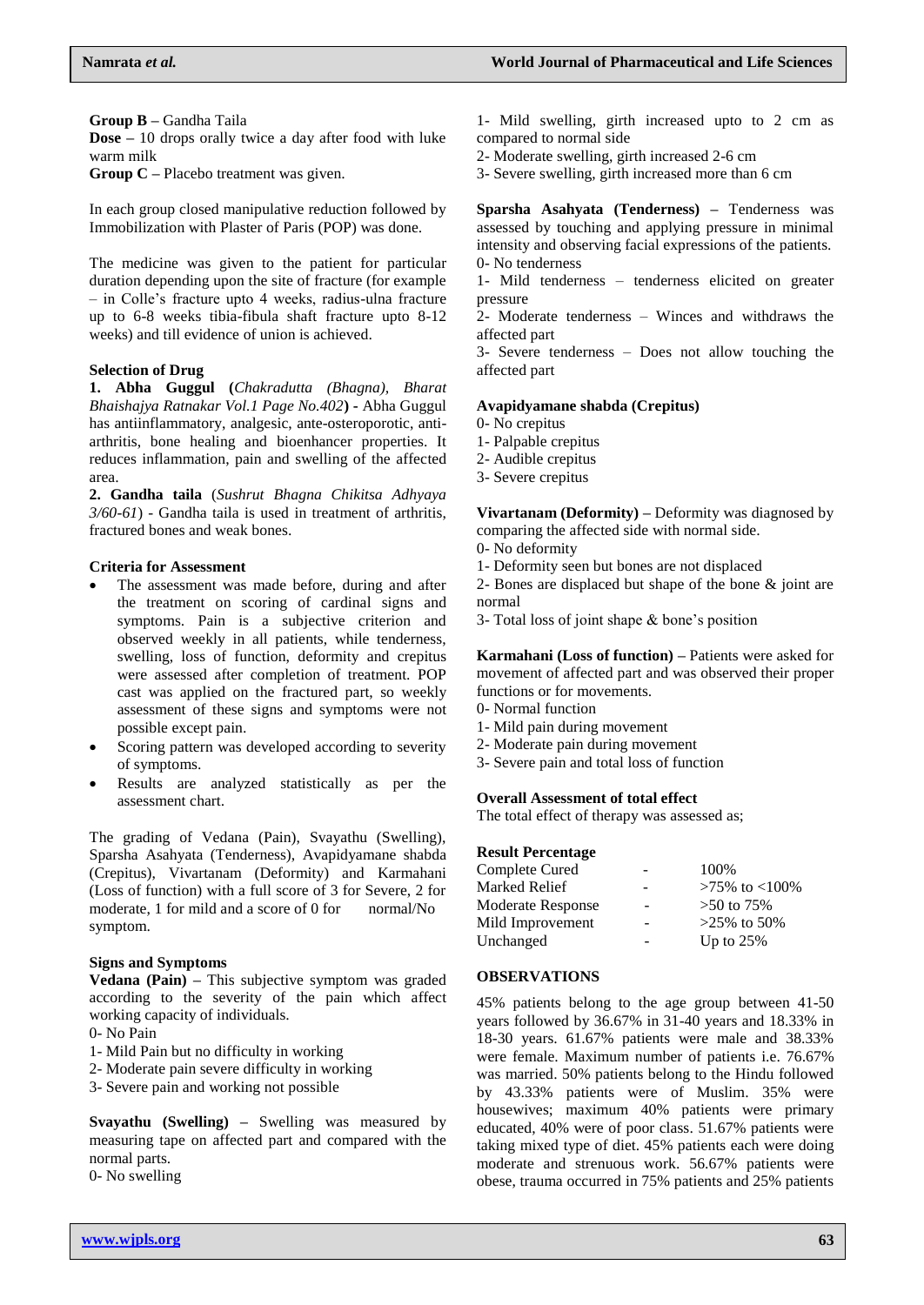had Asthi-Bhagna because of fall. 70% had Asthi-Bhagna of upper limb whereas 30% patients had Asthi-Bhagna of lower limb. 51.67% were observed having fracture of Colle's fracture, 28.33% patients were noted with fracture of radius/ulna shaft. 1.67% patients each were reported with wrist, carpal, metacarpal, clavicle fracture and ankle, tarsal and metatarsal fracture respectively. 10% patients were noted with tibia & fibula fracture and 6.66% cases had fracture of humerus. On Inspection obvious deformity was present in 61.67% patients, swelling was present in 100% cases, Shortening of limb was present in 21.67% and abnormal skin was present in 10% patients. On palpation tenderness,

abnormal mobility and pain elected by manipulation were present in 100% patients, whereas crepitus was present in 65% patients, local rise of temperature was present in 80% patients and local bony irregularity was present in 90% patients.

**Presenting complaints and Signs in 60 patients of Asthi-Bhagna -** This study reveals that Vedana (Pain), Svayathu (Swelling), Sparsha Asahyata and Karmahani (Loss of function) were found in all 100% patients. Avapidyamane was found in 65% patients and Vivartanam (Deformity) was found in 61.66% patients as signs and symptoms of Asthi-Bhagna.

|  |  |  |  | Relief percentage in sign & symptoms of Asthi-Bhagna |
|--|--|--|--|------------------------------------------------------|
|--|--|--|--|------------------------------------------------------|

|                  | <b>Group A</b> |              |               | <b>Group B</b> |              |               | Group C |              |               |  |
|------------------|----------------|--------------|---------------|----------------|--------------|---------------|---------|--------------|---------------|--|
| <b>Symptoms</b>  |                | <b>Score</b> | <b>Relief</b> |                | <b>Score</b> | <b>Relief</b> |         | <b>Score</b> | <b>Relief</b> |  |
|                  | BТ             | AT           | $\frac{6}{9}$ | ВT             | AT           | $\frac{6}{9}$ | BT      | AT           | $\frac{6}{6}$ |  |
| Pain             | 50             | 11           | 78.00         | 46             | 04           | 91.30         | 48      | 13           | 72.91         |  |
| Swelling         | 46             | 08           | 82.60         | 47             | 02           | 95.74         | 45      | 11           | 75.55         |  |
| Tenderness       | 45             | 10           | 77.77         | 45             | 04           | 91.11         | 46      | 14           | 69.56         |  |
| Crepitus         | 34             | 07           | 79.41         | 26             | 02           | 92.30         | 23      | 07           | 69.56         |  |
| Deformity        | 37             | 08           | 78.37         | 19             | 02           | 89.47         | 24      | 08           | 66.66         |  |
| Loss of function | 46             | 09           | 80.43         | 42             | 04           | 90.47         | 40      | 14           | 65.00         |  |

# **Effects of Therapy on Sign & Symptoms**

## **Group A**

|                                | Mean      |      | <b>Mean Diff.</b> | <b>SD</b> | SЕ   | $\cdot$ t | P       |
|--------------------------------|-----------|------|-------------------|-----------|------|-----------|---------|
| Sign & Symptom                 | <b>BT</b> | AT   |                   |           |      |           |         |
| Vedana (Pain)                  | 2.50      | 0.55 | 1.95              | 0.60      | 0.14 | 11        | < 0.001 |
| Svayathu (Swelling)            | 2.30      | 0.40 | 1.90              | 0.45      | 0.1  | 12.35     | < 0.001 |
| Sparsha Asahyata (Tenderness)  | 2.25      | 0.50 | 1.75              | 0.44      | 0.1  | 11.53     | < 0.001 |
| Avapidyamane shabda (Crepitus) | 2.27      | 0.47 | 1.80              | 0.56      | 0.14 | 7.33      | < 0.001 |
| Vivartanam (Deformity)         | 2.47      | 0.53 | 1.93              | 0.46      | 0.12 | 8.27      | < 0.001 |
| Karmahani (Loss of function)   | 2.30      | 0.45 | 1.85              | 0.37      | 0.08 | 10.8      | < 0.001 |

## **Group B**

|                                | <b>Mean</b> |      | <b>Mean</b> | <b>SD</b> | SE   | $\cdot$ t | P       |  |
|--------------------------------|-------------|------|-------------|-----------|------|-----------|---------|--|
| Sign & Symptom                 | BТ          | AT   | Diff.       |           |      |           |         |  |
| Vedana (Pain)                  | 2.30        | 0.20 | 2.10        | 0.45      | 0.10 | 13.35     | < 0.001 |  |
| Svayathu (Swelling)            | 2.35        | 0.10 | 2.25        | 0.44      | 0.10 | 17.41     | < 0.001 |  |
| Sparsha Asahyata (Tenderness)  | 2.25        | 0.20 | 2.05        | 0.39      | 0.09 | 15.16     | < 0.001 |  |
| Avapidyamane shabda (Crepitus) | 2.36        | 0.18 | 2.18        | 0.75      | 0.23 | 9.2       | < 0.001 |  |
| Vivartanam (Deformity)         | 2.11        | 0.22 | 1.89        | 0.33      | 0.11 | 10.25     | < 0.001 |  |
| Karmahani (Loss of function)   | 2.10        | 0.20 | 1.90        | 0.55      | 0.12 | 10.27     | < 0.001 |  |

## **Group C**

|                                | <b>Mean</b> |      | <b>Mean Diff.</b> | <b>SD</b> | <b>SE</b> | $\cdot$ r | P       |  |
|--------------------------------|-------------|------|-------------------|-----------|-----------|-----------|---------|--|
| Sign & Symptom                 | BT          | AT   |                   |           |           |           |         |  |
| Vedana (Pain)                  | 2.40        | 0.65 | 1.75              | 0.44      | 0.19      | 11.16     | < 0.001 |  |
| Svayathu (Swelling)            | 2.25        | 0.55 | 1.70              | 0.66      | 0.15      | 11.24     | < 0.001 |  |
| Sparsha Asahyata (Tenderness)  | 2.30        | 0.70 | 1.60              | 0.68      | 0.15      | 10.76     | < 0.001 |  |
| Avapidyamane shabda (Crepitus) | 1.77        | 0.54 | 1.23              | 0.73      | 0.20      | 4.98      | < 0.001 |  |
| Vivartanam (Deformity)         | 1.85        | 0.62 | 1.23              | 0.44      | 0.12      | 5.19      | < 0.001 |  |
| Karmahani (Loss of function)   | 2.00        | 0.70 | 1.30              | 0.47      | 0.11      | 5.94      | < 0.001 |  |

The treatment provided statistical significant (P<0.001) result after completion of the treatment.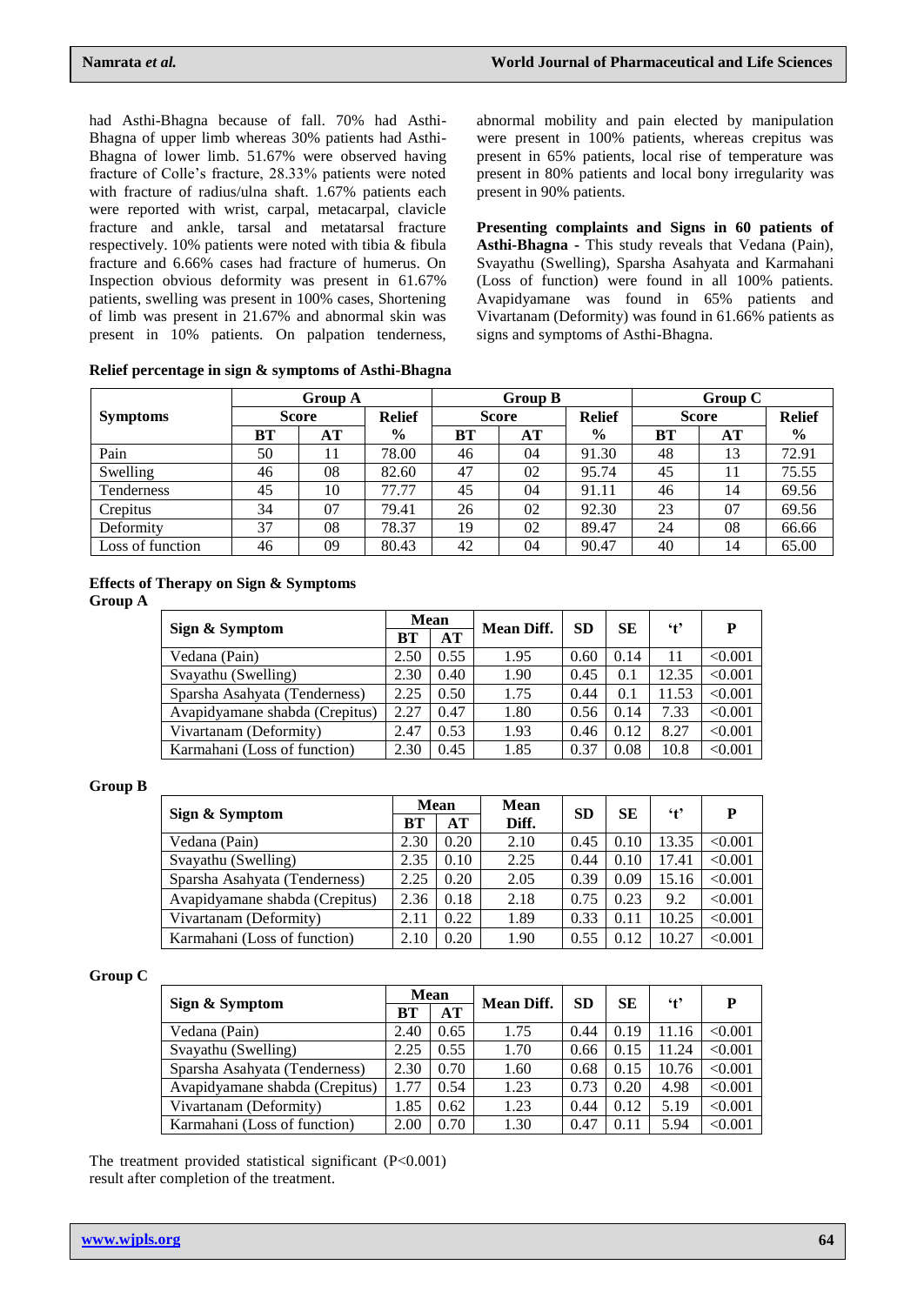**Time Period Saved on Fracture Union -** The observations in three groups reveal that the normal time period required for fracture union and actual time period in weeks. It demonstrates the percentage of time period

saved in individual patient. Mean Percentage of time period saved in Group A  $-26.04\%$ , Group B - 30.62% & Group C - 1.87%.

|                   |                     | <b>Group A</b> |               | <b>Group B</b> |               | <b>Group C</b> |                |
|-------------------|---------------------|----------------|---------------|----------------|---------------|----------------|----------------|
| <b>Assessment</b> | <b>Score</b>        | No.            | $\frac{0}{0}$ | No.            | $\frac{0}{0}$ | No.            | $\frac{0}{0}$  |
| Complete Cured    | 100%                | 0 <sub>5</sub> | 25            |                | 55            | 03             | 15             |
| Marked Relief     | $>75\%$ to $<100\%$ | 07             | 35            | 08             | 40            | 0 <sub>5</sub> | 25             |
| Moderate Response | $>50$ to 75%        | 08             | 40            | 01             | 05            |                | 55             |
| Mild Improvement  | $>25\%$ to 50%      | Nil            | -             | Nil            | ۰             | $\Omega$       | 0 <sub>5</sub> |
| Unchanged         | Up to $25%$         | Nil            | -             | Nil            | -             | Nil            |                |

**Comparative assessment of Overall Effects of Medicines**

In Group A 25% patients were got complete cured, 35% patients were showed marked relief and 40% patients were showed moderate response after completion of treatment. In Group B, 55% patients were got complete cured, 40% patients were showed marked relief and 5% patient was got moderate response. In Group C, 15% patients were got complete cured, 25% were showed marked relief, 55% patients were showed moderate response and 5% patient was got mild improvement after completion of treatment.

## **DISCUSSION**

Asthibhagna (fracture) means physically handicapped in general assumptions but it is more than that. Fracture not only restricts the physical movements but also cuts the social, economical, psychological movements of the patient. If proper management of Asthibhagna in suitable period is not done then it may leads to the permanent disability. Minimise the immobilisation period and early recovery with proper healing is the aim of fracture management.

**Abha Guggul** has been mentioned by Chakradutta in the treatment of Asthi-Bhagna. It contains Abha, Trikatu, Triphala and guggul. It is presented in the form of tablet for oral administration. It speeds up the fracture healing. It is likely to facilitate the repair of a bone fracture by hastening the proliferative physiological process in the body. It improves blood circulation and increases nutrients supply to the bone, which enables quick healing of the fracture and increases the rate of regeneration of the bone. It also improves appetite, absorption of nutrients from the food and bioavailability of the minerals are beneficial in bone healing.

**Gandha taila** (*Sushrut Bhagna Chikitsa Adhyaya 3/60- 61*) - Gandha taila is used in treatment of arthritis, fractured bones and weak bones. The oil is taken internally. It improves bone mass and strength. It speeds up recovery from bone fractures and restores stability of the bones. It is useful in the treatment of arthritis, osteoporosis, Fracture, dislocation and ligament injuries. It helps to improve strength of bones, joints and ligaments. It balances Vata and Pitta.

The ingredients of Abha guggul and Gandha Taila have Kashaya, Madhura, Katu & Tikta Rasa. According to Charaka Kashaya Rasa is Sandhankara and Madhur Rasa is Saptadhatu vardhanam. So, on the basis of Rasa it may reduce fracture healing time and showed Asthisandhaniya effect. It acts as an absorbent of discharges and haematoma, reduces swelling, pain and tenderness clears the blockage of channels, depresses the wound and promotes the healing processes and ultimately unites the fracture bones.

The Laghu, Ruksha, Tikshna, Snighdha and Guru guna of drugs accelerates the action of lekhana and ropana, acts as a shothahara; stopped the haemmorhage and absorbed the haematoma and promotes the healing of fracture bones. Sheeta virya of drugs acts as a Raktapittashamaka and relieves the pain and tenderness. In all the medicines have anti-inflammatory, analgesic, anti-osteroporotic, anti-arthritis, bone healing and bioenhancer properties. It reduces inflammation, pain and swelling of the affected area.

## **CONCLUSION**

The surgical problem Asthi-Bhagna and fracture are similar in their etiology, sign and symptoms. Peak incidence of the disease is found in middle age and old age. Trauma and fall are the most occurring causes for the manifestation of Asthi-Bhagna. The medicines chosen for the study helps in healing of Asthi and amelioration of sign and symptoms of Asthi-Bhagna. The medicines acts as an absorbent of discharges and haematoma, reduces swelling, pain and tenderness clears the blockage of channels, depresses the wound and promotes the healing processes and ultimately unites the fracture bones. The Plaster of Paris (POP) has no role in bone healing; it works as only immobilizing fractured part.

## **REFERENCES**

- 1. Kashinath Sashtri and Gorakhnath Chaturvedi, Agnivesha, Charaka Samhita, part 2nd, Chaukhamba Bharti Academy, Varanasi, 1981.
- 2. Kaviraja Ambikadutta Shastri, Sushruta Samhita, 14th edition, Varanasi: Chaukhambha Sanskrit Sansthan; 2003.